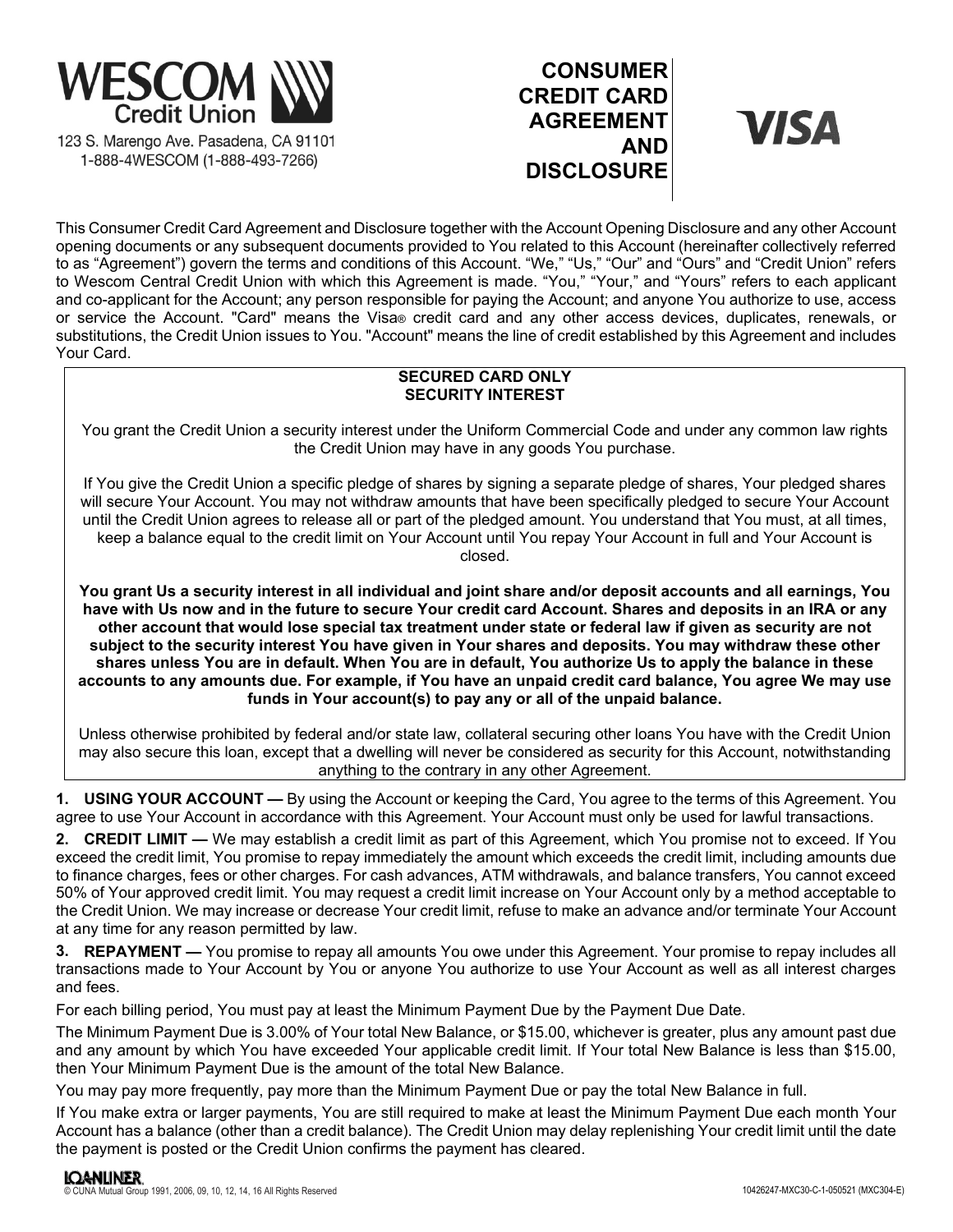Your payment of the required Minimum Payment Due may be applied to what You owe the Credit Union in any manner the Credit Union chooses, as permitted by applicable law. If You make a payment in excess of the required Minimum Payment Due, the Credit Union will allocate the excess amount first to the balance with the highest annual percentage rate ("APR") and any remaining portion to the other balances in descending order based on applicable APR, unless otherwise prescribed by applicable law. We may accept checks marked "payment in full" or with words of similar effect without losing any of Our rights to collect the full balance of Your Account with Us.

**Skip Payment -** If We make a skip payment option available, You may skip Your payment(s) for certain months(s). If You choose this option, interest will continue to accrue during the skipped month(s) at the APR provided in Your Credit Card Account Opening Disclosure, but no late payment charges will be imposed during the skip period. You will be required to resume Your monthly payments right after the skipped month(s). Your first payment following the skipped month(s) will be applied more towards the accrued interest. Skipping Your next payment may delay the repayment of Your principal and You may pay higher total FINANCE CHARGES. All credit terms applicable immediately prior to the skip period will again apply once the skip period has expired.

**4. INTEREST AND FINANCE CHARGES —** We will begin charging You interest on purchases on the date the transaction is posted to Your Account. We will begin charging You interest on cash advances, ATM withdrawals, and balance transfers on the date the transaction is posted to Your Account. However, We will not charge You any interest on new purchases if Your Account had a zero or credit balance at the beginning of that billing cycle, or You paid the entire new balance on the previous cycle's billing statement by the Payment Due Date of that statement. To avoid an additional finance charge on the balance of purchases, You must pay the entire new balance on the billing statement by the Payment Due Date of that statement.

# **How We Calculate Your Balance:**

Interest charges on Your Account are calculated separately for purchases, balance transfers and cash advances ("Transaction Type"). We calculate the interest charge for each Transaction Type by applying the periodic rate to each corresponding "average daily balance." To get the "average daily balance" for a Transaction Type We take the beginning balance for that Transaction Type each day, add any new transactions of that type, and subtract any unpaid interest or other finance charges and any applicable payments or credits. This gives Us the daily balance for each Transaction Type. Then, for each Transaction Type, We add up all the daily balances for the billing cycle and divide each total by the number of days in the billing cycle. This gives Us the "average daily balance" for each Transaction Type.

**5. FEES —** In addition to the periodic rate, additional fees may be imposed on Your Account. If applicable to Your Account, the fee amounts and explanations are disclosed on the Account Opening Disclosure accompanying this Agreement.

**6. FOREIGN TRANSACTIONS —** Purchases and cash advances made in foreign currencies will be debited from Your Account in U.S. dollars. The exchange rate between the transaction currency and the billing currency used for processing international transactions is a rate selected by Visa from a range of rates available in wholesale currency markets for the applicable transaction date, which rate may vary from the rate Visa itself receives, or the rate mandated by the government or governing body in effect for the applicable transaction date. The exchange rate used on the transaction date may differ from the rate that would have been used on the processing date or cardholder statement posting date.

**7. AUTHORIZATIONS —** We do not guarantee authorization of a transaction, either by Us or by a third party, even if You have sufficient credit available. You agree that We will not be liable for failing to give an authorization. We also reserve the right to limit the number of transactions that may be approved in one day. We reserve the right to deny certain transactions for any reason and at Our sole discretion, including for default, suspected fraudulent or unlawful activity, internet gambling or any indication of increased risk related to the transaction or the Account. You agree that We have no requirement to notify You of the specific reason We denied a transaction. If We detect unusual or suspicious activity, We may suspend Your credit privileges until We can verify the activity, or We may close the Account.

**8. INFORMATION UPDATING SERVICE AND AUTHORIZATIONS —** If You have authorized a merchant to bill charges to Your Card on a recurring basis, it is Your responsibility to notify the merchant in the event Your Card is replaced, Your Account information (such as Card number or expiration date) changes, or Your Account is closed. However, if Your Card is replaced or Your Account information changes, You authorize Us, without obligation on Our part, to provide the updated Account information to the merchant in order to permit the merchant to bill recurring charges to Your Card. You authorize Us to apply such recurring charges to Your Card until You notify Us that You have revoked authorization for the charges to Your Card.

Your Card is automatically enrolled in an information updating service. Through this service, Your updated Account information (such as Card number or expiration date) may be shared with participating merchants to facilitate continued recurring charges. Updates are not guaranteed before Your next payment to a merchant is due. You are responsible for making direct payment until recurring charges resume. To revoke Your authorization allowing Us to provide updated Account information to a merchant, please contact Us.

**9. PREAUTHORIZED CHARGES —** We may suspend preauthorized recurring charges with merchants if, for example, Your Card is lost or stolen, You default, or We change Your Account for any reason. If preauthorized recurring charges are suspended, You are responsible for making direct payment for such charges until You contact the merchant to reinstate recurring charges.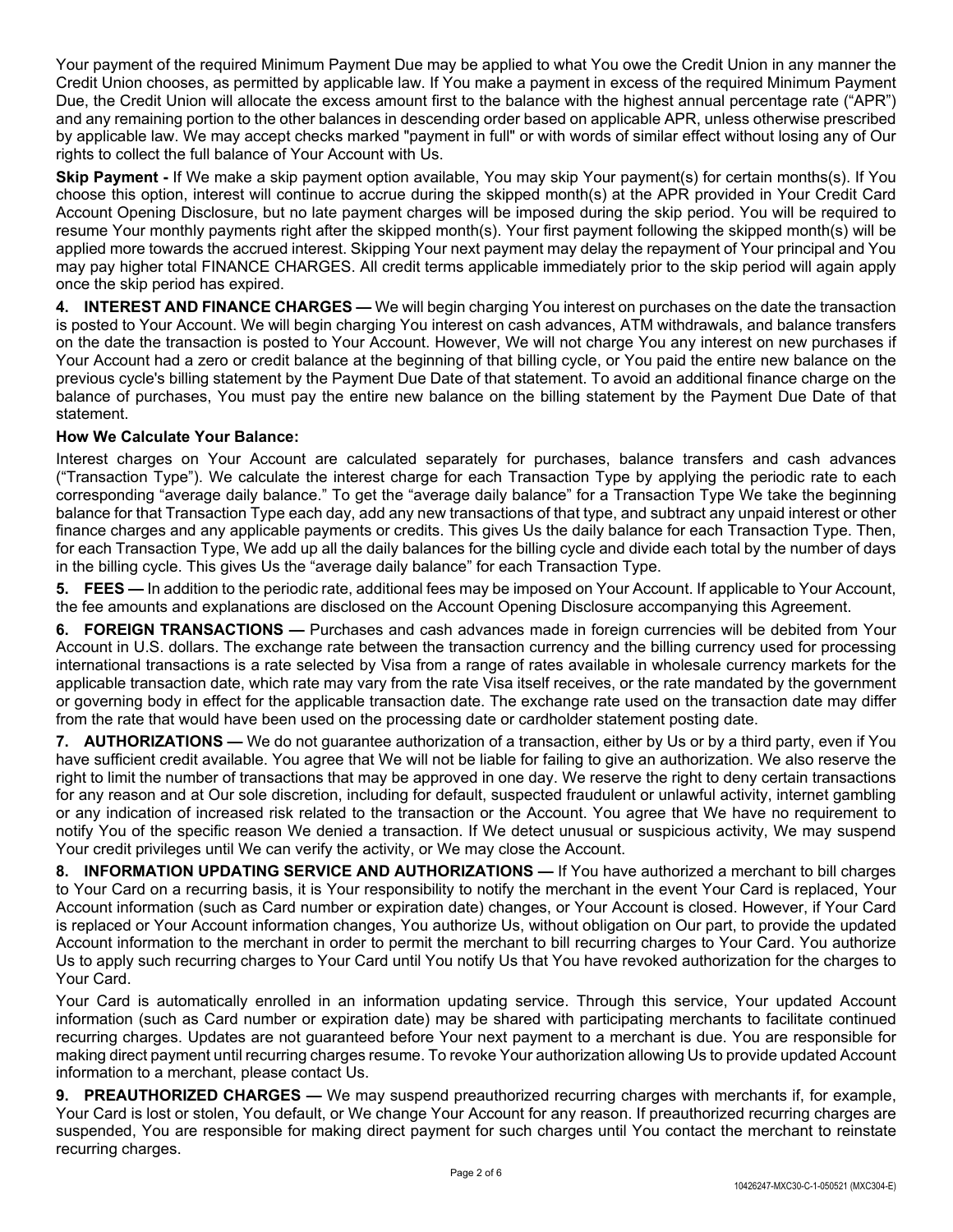**10. DEFAULT —** You will be in default under this Agreement if You fail to pay the Minimum Payment Due by its Payment Due Date; pay by a check or similar instrument that is not honored or that We must return because it cannot be processed; pay by automatic debit that is returned unpaid; make any false or misleading statements in any credit application or credit update; file for bankruptcy; or die. You will also be in default if You fail to comply with the terms of this Agreement or any other Agreement You have with Us.

If You default, We may close Your Account and require You to pay any unpaid balance immediately, subject to applicable law. For a Secured Card, in this Agreement and on Your Credit Card Application, You gave Us a security interest in all individual or joint share and/or deposit accounts with the Credit Union and authorized Us, if You defaulted, to apply the balance in these accounts to any amounts due. You agree We may rely on Your agreement and authorization to, upon Your default, apply any balance to any amounts due on Your Account.

**11. LIABILITY FOR UNAUTHORIZED USE-LOST/STOLEN CARD NOTIFICATION —** If You notice the loss or theft of Your credit card or a possible unauthorized use of Your Card, You should write to Us immediately at P.O. Box 7058, Pasadena, CA, 91109-7058 or call Us at (888) 493-7266, seven days a week 24 hours a day.

You will not be liable for any unauthorized use that occurs after You notify Us. You may, however, be liable for unauthorized use that occurs before Your notice to Us. You will have no liability for unauthorized use unless You are found to be fraudulent or negligent in the handling of Your Account or Card. In any case, Your liability for unauthorized transactions will not exceed \$50.

**12. CHANGING OR TERMINATING YOUR ACCOUNT —** As permitted by law, the Credit Union may change the terms of this Agreement and any attached Disclosure from time to time. Notice of any change will be given in accordance with applicable law. To the extent permitted by law, changes to the Agreement may apply to Your existing account balance as well as to future transactions.

**Arizona, California, Idaho, Louisiana, New Mexico, Nevada, Texas, Washington, and Wisconsin Residents -** Either You, Your spouse or the Credit Union may terminate this Agreement at any time, but termination by You, Your spouse or the Credit Union will not affect Your obligation to pay the account balance plus any finance and other charges You or Your spouse owe under this Agreement. Your obligation to pay the account balance plus any finance and other charges You owe under this agreement are subject to all applicable laws and regulations regarding repayment requirements. The Card or Cards You receive remain the property of the Credit Union and You must recover and surrender to the Credit Union all Cards upon request or upon termination of this Agreement whether by You or the Credit Union.

**Residents of all other states -** Either You or the Credit Union may terminate this Agreement at any time, but termination by You or the Credit Union will not affect Your obligation to pay the account balance plus any finance and other charges You owe under this Agreement. Your obligation to pay the account balance plus any finance and other charges You owe under this agreement are subject to all applicable laws and regulations regarding repayment requirements. The Card or Cards You receive remain the property of the Credit Union and You must recover and surrender to the Credit Union all Cards upon request or upon termination of this Agreement whether by You or the Credit Union.

**13. AUTHORIZED USERS —** Upon Your request, We may issue additional Cards for authorized users that You designate. You must notify Us in writing of any termination of an authorized user's right to access Your Account. Your notice must include the name of the authorized user and Your Account number and/or any subaccount number issued to the authorized user along with the authorized user's Card. If You cannot return the authorized user's Card and if You request Your Account to be closed, We will close Your Account and You may apply for a new Account. Alternatively, We may, at Our sole discretion, issue You a new Account number and a new Card.

**14. CREDIT REPORTS AND NOTICE OF NEGATIVE INFORMATION —** You authorize the Credit Union to obtain credit reports and any other information We may need to verify Your identity and use of the Account when opening Your Account and for any update, increase, renewal, extension, collection or review of Your Account. You authorize the Credit Union to disclose information regarding Your Account to credit bureaus and creditors who inquire about Your credit standing. We may report information about Your Account to credit bureaus. Late payments, missed payments, or other defaults on Your Account may be reflected on Your credit report.

**15. JOINT ACCOUNTS —** If this is a joint Account, each of You will be individually and jointly responsible for paying all amounts owed under this Agreement. This means that the Credit Union can require any one of You individually to repay the entire amount owed under this Agreement. Each of You authorizes the other(s) to make transactions on the Account individually. Any one of You may terminate the Account and the termination will be effective as to all of You.

**16. EFFECT OF AGREEMENT —** This Agreement is the contract which applies to all transactions on Your Account even though the sales, cash advances, credit or other slips You sign or receive may contain different terms.

**17. SEVERABILITY AND FINAL EXPRESSION —** This Agreement is the final expression of the terms and conditions of Your Account. This written Agreement may not be contradicted by evidence of any alleged oral Agreement. Should any part of this Agreement be found to be invalid or unenforceable, all other parts of this Agreement shall remain in effect and fully enforceable to the fullest extent possible under this Agreement.

**18. ILLEGAL TRANSACTIONS PROHIBITED —** You agree that You will not use Your Card for any transaction, including any type of electronic gambling transaction through the Internet, that is illegal under applicable federal, state, or local law.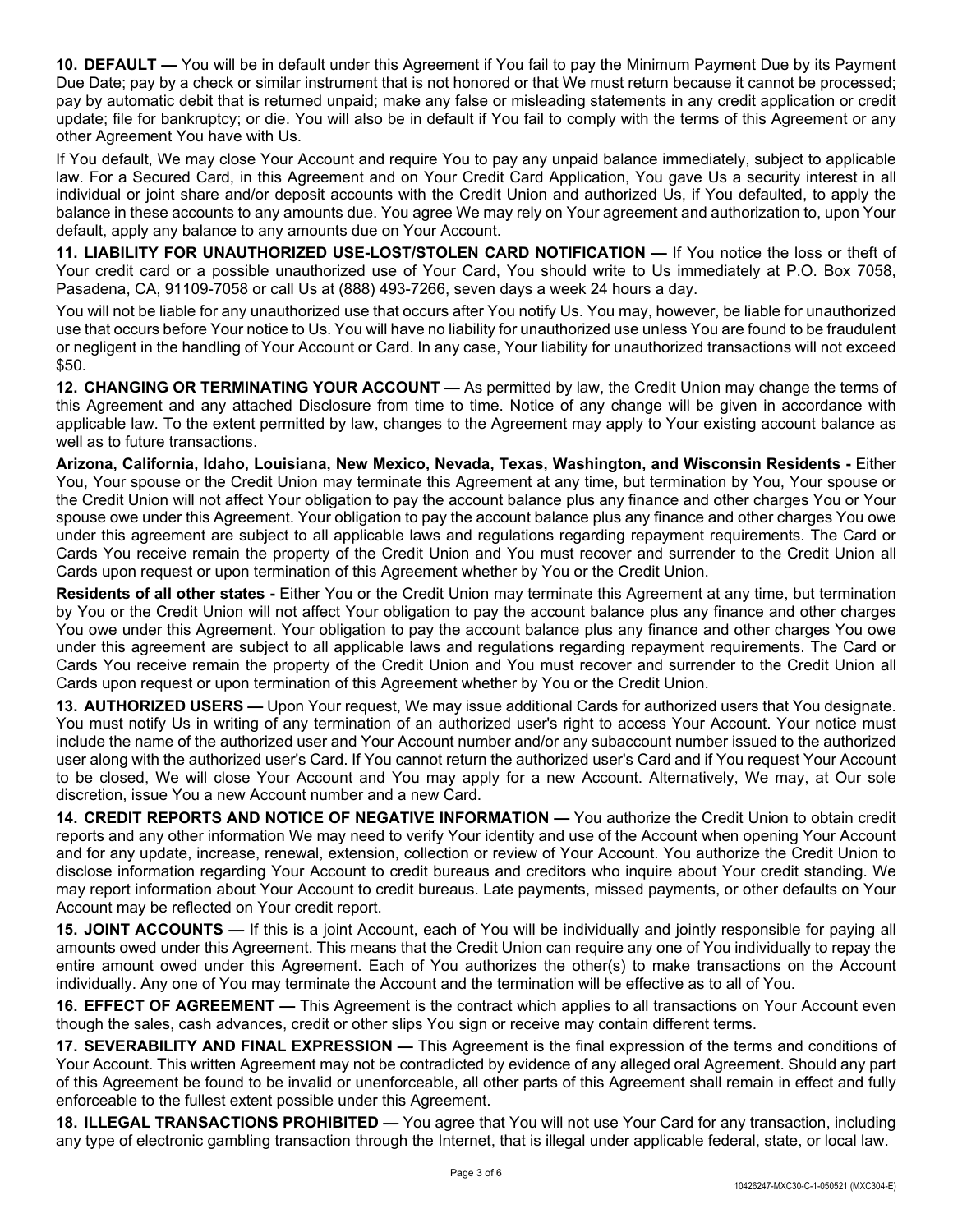Even if You use Your Card for an illegal transaction, You will be responsible for all amounts and charges incurred in connection with the transaction. This paragraph shall not be interpreted as permitting or authorizing any transaction that is illegal.

**19. APPLICABLE LAW —** The terms and enforcement of this Agreement shall be governed by federal law and the law of California.

**20. ENFORCING THIS AGREEMENT —** We can delay in enforcing or fail to enforce any of Our rights under this Agreement without losing them.

**21. COLLECTION COSTS —** If We refer collection of Your Account to a lawyer who is not Our salaried employee, You are liable for any reasonable attorney's fees We incur, plus the costs and expenses of any legal action, as further disclosed on this Agreement, or to the extent allowed by law.

**22. ASSIGNMENT —** We may assign any or all of Our rights and obligations under this Agreement to a third party.

**23. OVERDRAFT PRIVILEGE —** You agree that if, pursuant to any overdraft privilege on a Credit Union Share Draft Account, there is an overdraft of Your Share Draft Account, the amount of overdraft will be added to the outstanding balance on Your Visa Credit Card Account, subject to the finance charge provisions set forth in "INTEREST AND FINANCE CHARGES" as described for cash advances, and will be subject to all terms and conditions of this Agreement. The Visa Credit Card Account must be current and not over the credit limit for funds to transfer to the Share Draft Account. Overdrafts are not allowed for the purpose of making loan payments, including Visa Credit Card payments, at the Credit Union, ATM or in-branch teller cash withdrawals. The Share Draft Account referred to herein is also subject to a separate agreement between You and the Credit Union. Where the terms of any other agreement between You and the Credit Union conflict with the terms of this Agreement, the terms of this Agreement will control.

**24. MYREWARDS PROGRAM** – All cash transactions including ATM withdrawals, balance transfer and cash advances, do not accrue Rewards Points.

**25. ELECTRONIC FUND TRANSFERS —** In the event a use of the Account constitutes an Electronic Fund Transfer, Regulation E shall govern liability for unauthorized use of such transactions.

**26. LIMITATION OF TIME TO COMMENCE ACTION —** Any action or proceeding by you to enforce an obligation, duty or right arising under this Agreement or by law with respect to Your Account must be commenced within one year after the cause of action accrues.

27. CONFIDENTIALITY OF ACCOUNT INFORMATION — You are responsible for securely maintaining Your Account information, including, but not limited to Your Account number, card number, mobile or online banking login and password, security code, PIN, 3-digit CVV code found on the back of Your Card ("Confidential Account Information"). Wescom Central Credit Union will never email, text, or call You asking for Your Confidential Account Information.

**28. CALIFORNIA RESIDENTS —** A married applicant may apply for a separate Account. Applicants: 1) may, after credit approval, use the credit card Account up to its credit limit; 2) may be liable for amounts extended under the plan to any joint applicant. As required by law, You are hereby notified that a negative credit report reflecting on Your credit record may be submitted to a credit reporting agency if You fail to fulfill the terms of Your credit obligations.

**29. FLORIDA RESIDENTS — You (borrower) agree that, should We obtain a judgment against You, a portion of Your disposable earnings may be attached or garnished (paid to Us by Your employer), as provided by Florida and Federal law.**

**30. MARYLAND RESIDENTS —** To the extent, if any, that Maryland law applies to Your Account, We elect to offer Your Card Account pursuant to Title 12, Subtitle 9 of the Maryland Commercial Law Article.

**31. MISSOURI RESIDENTS — Oral Agreements or commitments to loan money, extend credit or to forbear from enforcing repayment of a debt including promises to extend or renew such debt are not enforceable. To protect You (borrower(s)) and Us (creditor) from misunderstanding or disappointment, any Agreements We reach covering such matters are contained in this writing, which is the complete and exclusive statement of the Agreement between Us, except as We may later agree in writing to modify it.** 

**32. NEW YORK RESIDENTS —** We may obtain a credit report in connection with this Account, including for any review, modification, renewal or collections associated with this Account. Upon Your request, You will be informed whether such report was requested and, if so, the name and address of the consumer reporting agency furnishing the report. New York residents may contact the New York State Banking Department at 800.342.3736 or www.dfs.ny.gov to obtain a comparative listing of credit card rates, fees and grace periods.

**33. OHIO RESIDENTS —** The Ohio laws against discrimination require that all creditors make credit equally available to all creditworthy customers and that credit reporting agencies maintain separate credit histories on each individual upon request. The Ohio Civil Rights Commission administers compliance with this law.

**34. SOUTH DAKOTA RESIDENTS —** If You believe there have been any improprieties in making this loan or in the lender's loan practices, You may contact the South Dakota Division of Banking at 1601 N. Harrison Ave, Suite 1, Pierre, SD 57501, or by phone at 605.773.3421.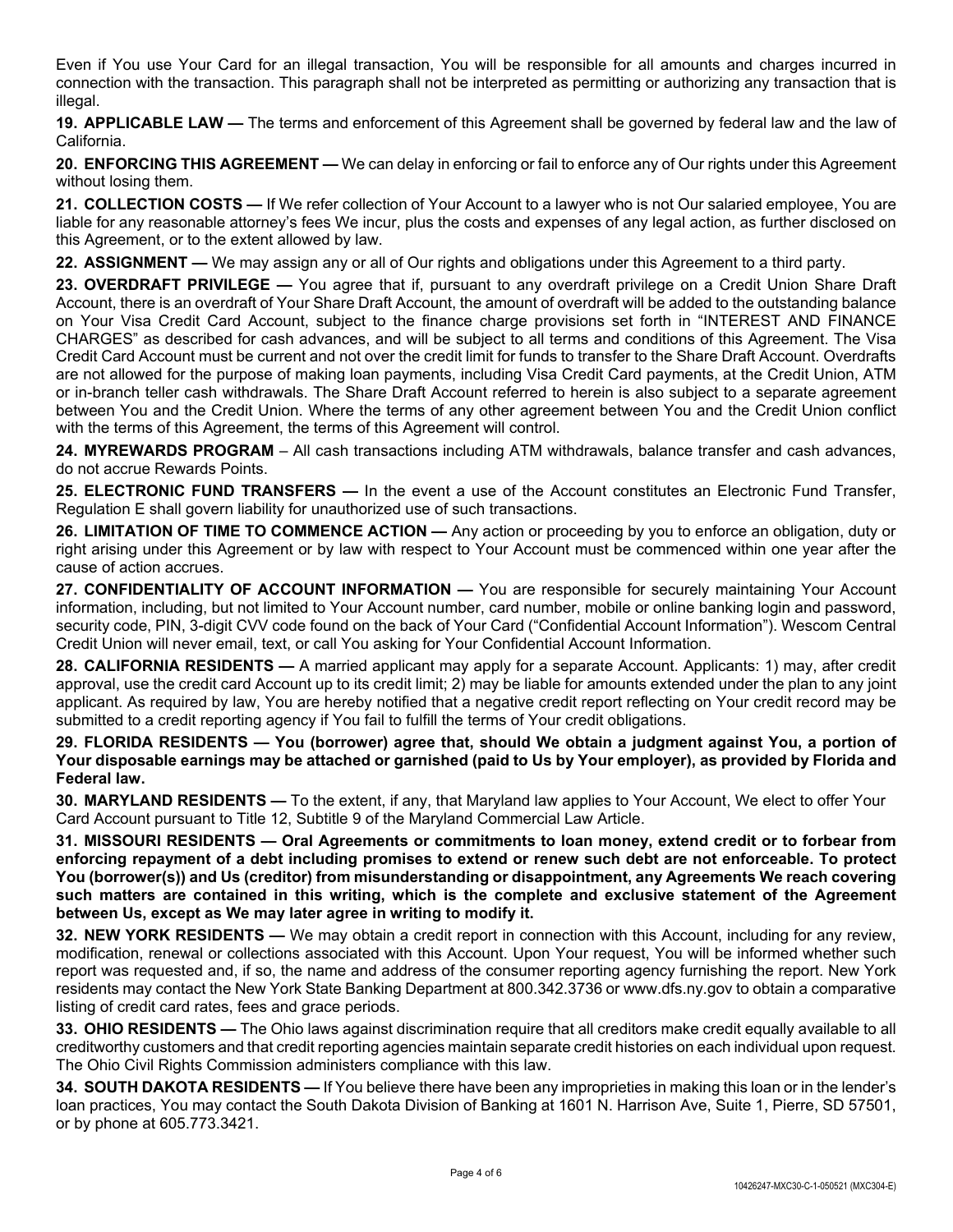**35. WISCONSIN RESIDENTS —** If You are married, please contact Us immediately upon receipt of this Agreement at the address or phone number listed on this Agreement and provide Us with the name and address of Your spouse. We are required to inform Your spouse that We have opened an Account for You.

**36. NOTICE TO UTAH BORROWERS —** This written Agreement is a final expression of the Agreement between You and the Credit Union. This written Agreement may not be contradicted by evidence of any oral Agreement. As required by law, You are hereby notified that a negative credit report reflecting on Your credit record may be submitted to a credit reporting agency if You fail to fulfill the terms of Your credit obligations.

**37. THE FOLLOWING IS REQUIRED BY VERMONT LAW — NOTICE TO CO-SIGNER — YOUR SIGNATURE ON THIS NOTE MEANS THAT YOU ARE EQUALLY LIABLE FOR REPAYMENT OF THIS LOAN. IF THE BORROWER DOES NOT PAY, THE LENDER HAS A LEGAL RIGHT TO COLLECT FROM YOU.**